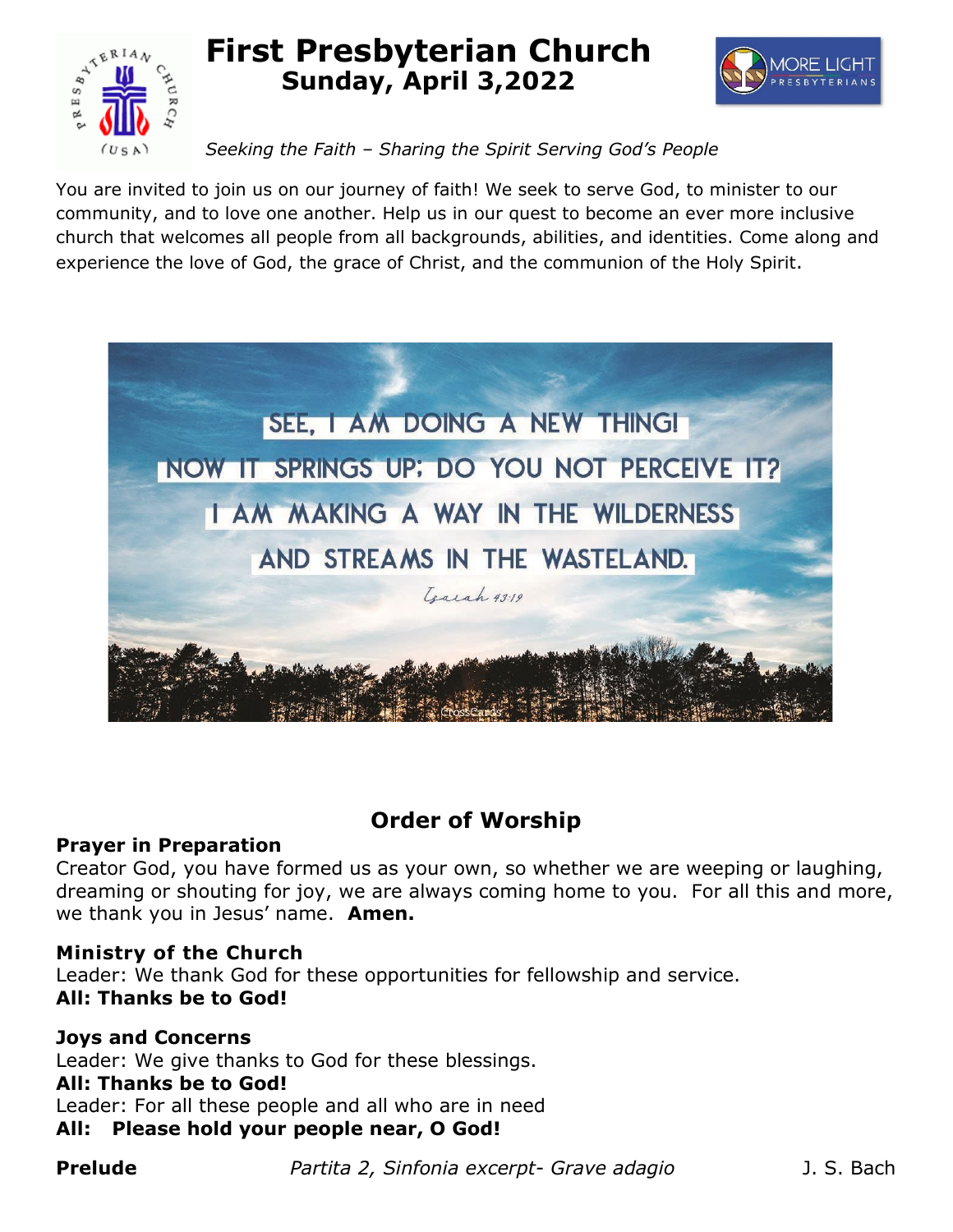# **Gathering for Worship**

Leader: As people pressing on in faith, we give praise to God. Dry ground in the sea, rivers in the desert, Christ among us-**All: God is doing a new thing! Let us worship God.** 

**\*Hymn:** #463 *How Firm a Foundation*

# **Call to Confession**

Leader: If we ask God to restore us on the way we have been, then we have not asked for as much as God intends to give. With confidence in God's generosity, we confess our sins and seek the new life offered in Jesus Christ.

# **Prayer of Confession:**

Leader: Let us pray… **All: Purifying God, we grow comfortable with the way things are in our lives, in the church, in the world. We do not always welcome the new life you offer in Christ. Sure of our own righteousness, we are critical of others. Wanting to control our assets, we hoard the gifts you give us. Forgive us, we pray. Fill us, our homes and churches, the whole world, with the abundant love of Christ until all are made new. In Christ's name we pray. Amen.** 

# **Assurance of Forgiveness**

Leader: Our righteousness come through faith in Christ, who has made us his own. Hear the good news! In Jesus Christ, we are forgiven. The old life has passed away and a new life has begun.

# **All: Thanks be to God.**

# **Giving of the Peace**

Leader: The peace of Christ be with you all! **All: And also with you!**

**\*Response:** #623 *I've Got Peace Like a River*

**Children's Sermon:** It's Beginning to Look a Lot Like Easter!

# **Prayer for Illumination**

Scripture Reader: Break open the scripture through the power of your Holy Spirit, O God. Let your word, read and proclaimed, pour out until its fragrance fills this house and our lives. Then, anointed with your word, send us out to share the good news we have received. We pray in the name of Jesus Christ, who is with us always. **Amen.**

# **New Testament Lesson New Testament Lesson John 12:1-8 (NT p. 106)**

# **Ministry of Music**

**Old Testament Lesson** Isaiah 43:16-21 (OT p. 672) Minister: The Word of the Lord. **All: Thanks be to God.**

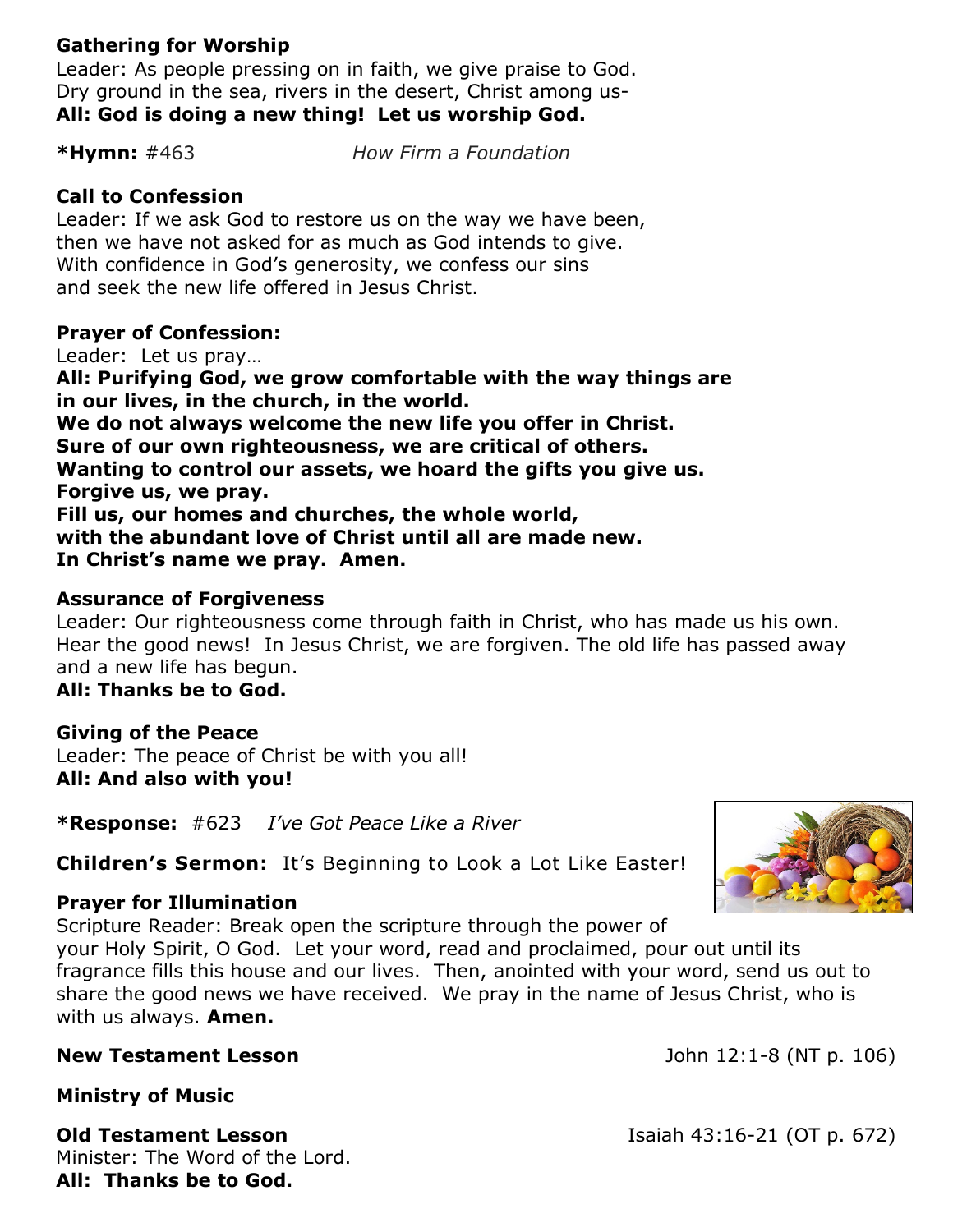**Proclamation of the Word:** The Nuisance of Creativity

# **\*Affirmation of Faith: The Apostles Creed** (Hymnal p. 17)

**\*Hymn:** #201 *A Prophet-Woman Broke a Jar*

# **Covenant Box**

# **Invitation to the Offering**

Leader: As it is written in Deuteronomy: "Since there will never cease to be some in need on the earth, I therefore command you, 'Open your hand to the poor and needy neighbor.'" Through our tithes and offerings, we can give generously -as Mary did- and remember the poor. As we open wide our hands, we attend to Christ himself, who is present especially among those considered the least and the lost. Let us offer to God these gifts for ministry in Christ's name.

**Offertory:** *Partita 2, Sinfonia excerpt- Andante* J. S. Bach

#### **\*#606 Doxology**

#### **\*Prayer of Dedication**

Leader: Abundant God: You cause water to flow in desert places. You give wine to flow at a wedding feast. Your generosity astounds and humbles us. We bow before you in gratitude and awe, asking you to receive what we have brought in response. May these gifts be a pleasing and fragrant offering, for the sake of the world you came to save. We pray in your holy name. **Amen.**

# **Pastoral Prayer and Congregational Prayer**

Minister: God inspires us to pray, hears our prayers, and answers our prayers**. All: Alleluia! Amen!**

Minister: Let us pray…

*Silent Prayer*

| Minister: Let us pray together Our Father in heaven |                         | (Hymnal $p. 11$ )        |
|-----------------------------------------------------|-------------------------|--------------------------|
| <b>*Hymn:</b> $\#540$                               | Farewell, Good Friends! | (English-Hebrew-English) |

#### **\*Blessing**

**Postlude** *Partita 2, Sinfonia excerpt- Allegro* J. S. Bach

# **Moment for Reflection**:

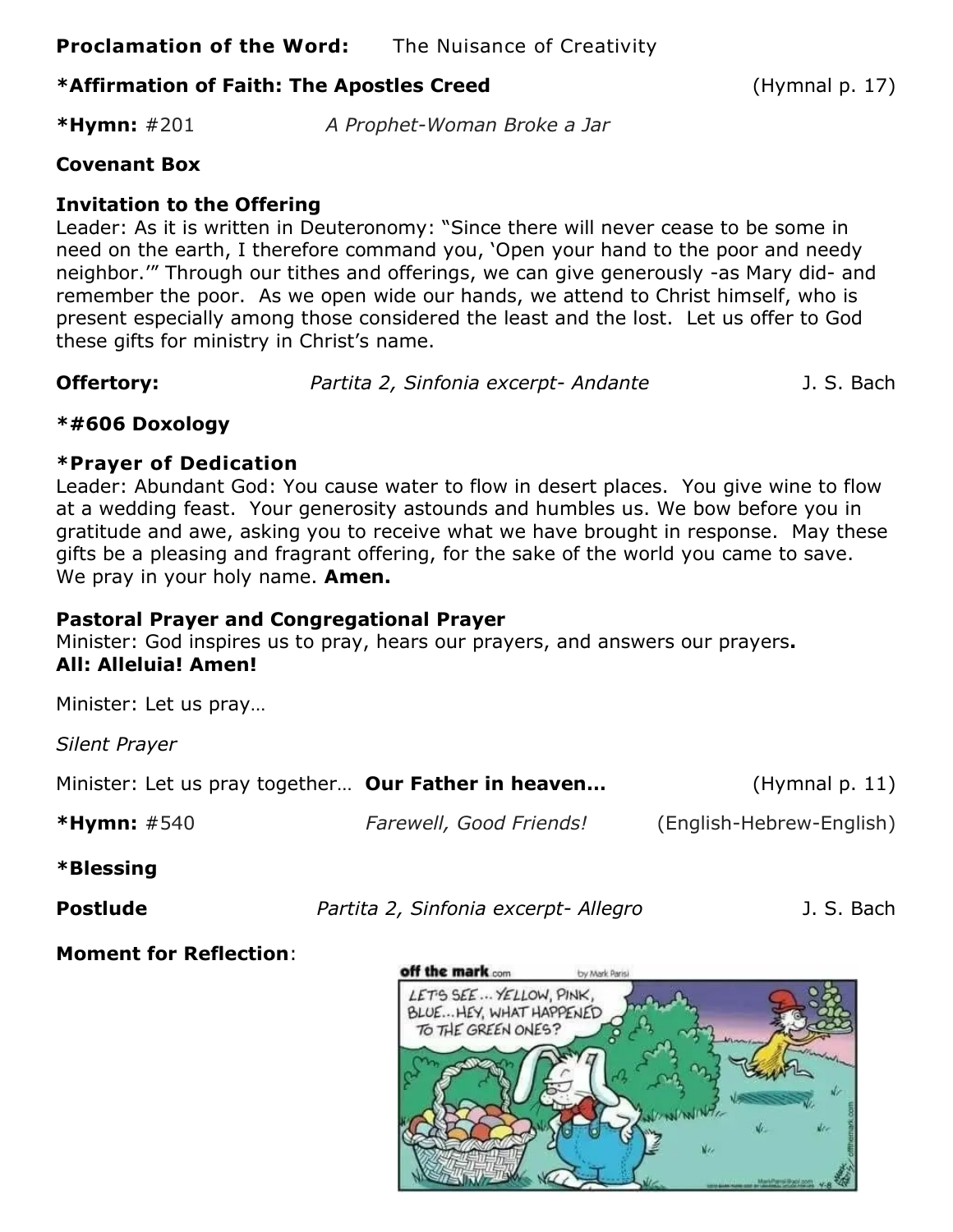#### **Worship Assistants**

Sue Bailey- Worship Assistant Sue Bailey- Scripture Reader Chanmi Jeong– Accompanist John Baker- Sound Lisa Hollabaugh- Videographer **Jane Swanson - Zoom Host** Jane Swanson - Zoom Host

Pam Holt- Greeter **Victor** Controllering and the Usher Jim Calloway- Head Usher

#### **SUNDAY, APRIL3, 2022**

9:30 am Worship in Sanctuary and via Zoom 11:00 am Faith Dialogues via Zoom

#### **TUESDAY, APRIL 5, 2022**

10:30 am Deacon's Meeting at the back of the Sanctuary

#### **WEDNESDAY, APRIL 6, 2022**

3:30 pm Bible Study via Zoom

#### **SATURDAY, APRIL 9, 2022**

9:00 am Outdoor Workday

#### **SUNDAY, APRIL 10, 2022**

9:30 am Worship in Sanctuary and via Zoom 11:00 am Faith Dialogues via Zoom

**Pastor Kerry's Office Hours This Week** Monday - Thursday 10:00 am- 2:00 pm If you would like a visit—or if you know someone who needs a visit please let Pastor Kerry or one of the Deacons know.

#### **Household Prayer: Morning**

God, you have given me the gift of another day; may I live it in gratitude. Help me to be loving to others, to Earth, and to myself; in Jesus' name. Amen.

#### **Household Prayer: Evening**

Holy One, this day is drawing to an end. Be with me as I pause and ponder all the love I saw and received today. Help me to see you in each moment of love. Where I fell short of being patient and kind, help me to feel your patience and kindness toward me, and give me peace, as I give this day back to you. Amen.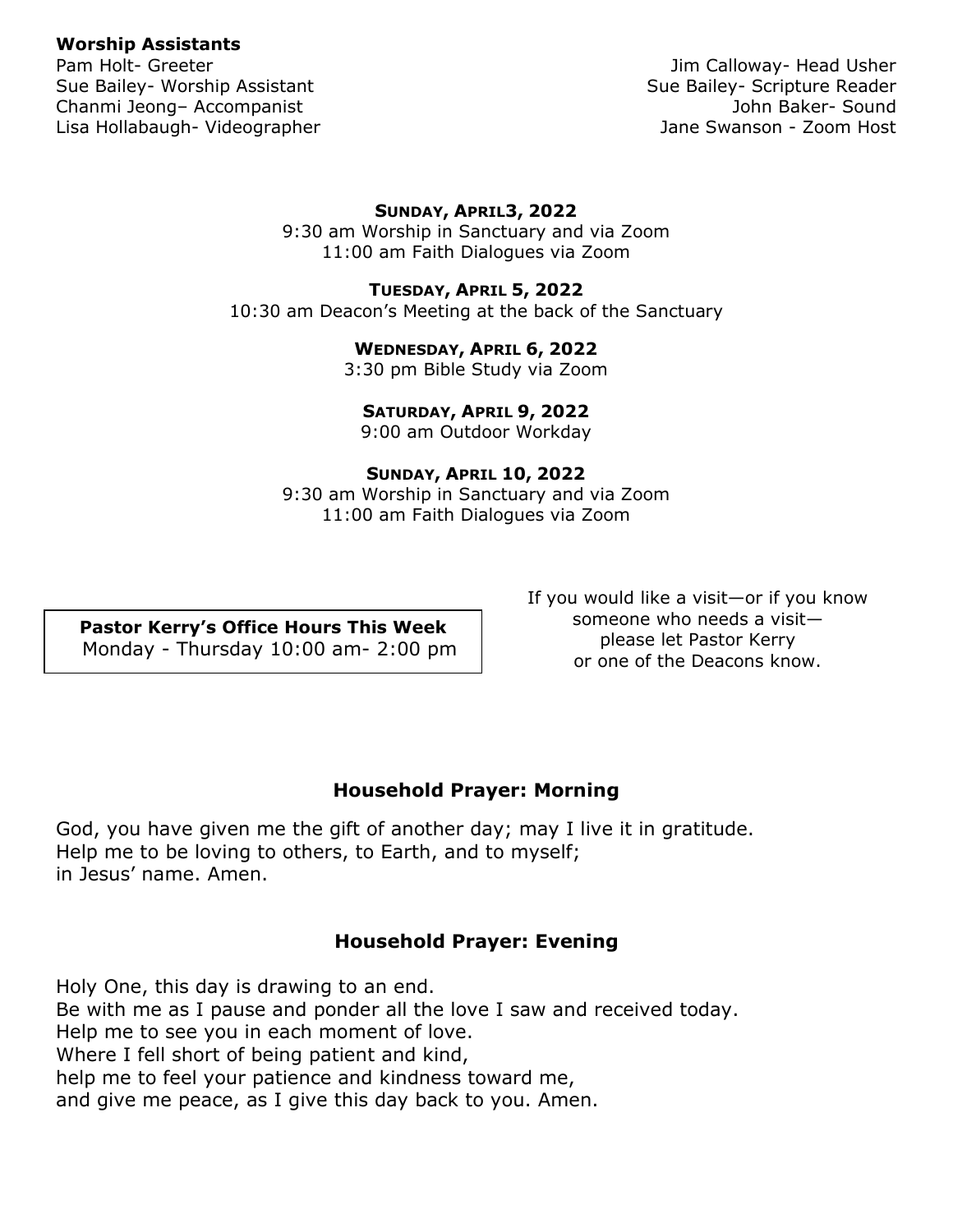#### **ANNOUNCEMENTS**

**Upcoming workdays**: Saturday, April 9, 2022, we'll pull weeds, trim hedges and paint doors on the south side of the church. Saturday, April 23, 2022, we'll rake and spread mulch and finish up any outdoor painting. Bring your tools, gloves, water and sunscreen; we will gather at 9:00 a.m. and work 'til noon or so.

During the month of April, **a church photograph board** is being developed for the Narthex. Please either submit a 3x5" photo of yourself/your family to Sarah Merideth (place in mailbox in church office) or have Bob Luebbers take your photo following worship in the narthex. In addition, please provide your preferred pronouns. (If you don't see Bob on a given Sunday, please look for him the following week.) Thank you!

The revised list of deacons' shepherd flocks is now available on the church website. Under the "Church Life" menu, select "For Members." (Call the church office for the password to access that page. Other items on the "For Members" page include the church directory and the secondquarter schedule of Sunday worship volunteers.)

**Pizza and Movie: Monday, April 11, 6:00 pm** All are welcome to join us in the lounge for pizza and "go withs" followed by *Easter Parade*. If you plan to attend, please let Kitty know phone or text: 618-203-1807 or email: [trescott@midwest.net](mailto:trescott@midwest.net)

**Per Capita** for 2022 is \$40.00 per member. We encourage all who can do so to submit their payment to the church office.

#### *HOLY WEEK WORSHIP*

**Palm Sunday** worship is **April 10, 2022, at 9:30 a.m.** If you plan to worship from home, you can pick up a palm from the church office Thursday afternoon, April 7 (contact Barb Stewart to arrange pickup). Palms will also be available in the Sanctuary Sunday morning.

The **Maundy Thursday** service is **Thursday, April 14, 2022, at 6:00 pm** in the Sanctuary; this service will also be available via Zoom.

**Easter Sunday, April 17, 2022,** we will have two services. A **6:30 a.m. Sunrise service** (inperson only) will be held on our green space (weather permitting; please dress accordingly). The **9:30am Sanctuary service** will include those worshiping via Zoom. Consider inviting a neighbor or friend to worship that morning. (Faith Dialogues will not meet Easter Sunday.)

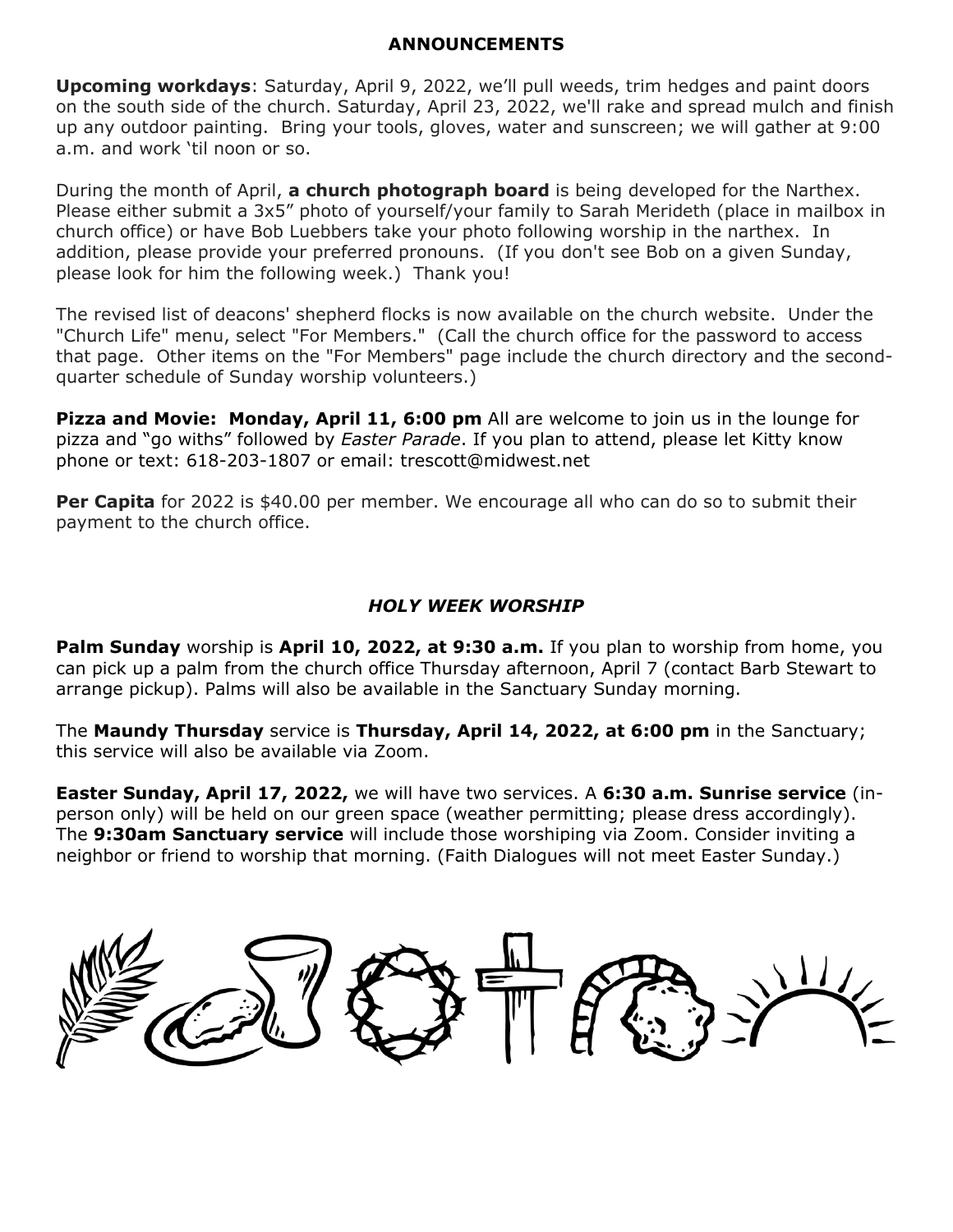#### # 463 *How Firm a Foundation*

1 How firm a foundation, ye saints of the Lord, is laid for your faith in God's excellent Word! What more can be said than to you God hath said, to you who for refuge to Jesus have fled?

2 "Fear not, I am with thee, O be not dismayed, for I am thy God, and will still give thee aid; I'll strengthen thee, help thee, and cause thee to stand, upheld by my righteous, omnipotent hand.

3 "When through the deep waters I call thee to go, the rivers of sorrow shall not overflow; for I will be near thee, thy troubles to bless, and sanctify to thee thy deepest distress.

4 "When through fiery trials thy pathway shall lie, my grace, all sufficient, shall be thy supply; the flame shall not hurt thee; I only design thy dross to consume, and thy gold to refine.

5 "The soul that on Jesus hath leaned for repose, I will not, I will not desert to its foes; that soul, though all hell should endeavor to shake, I'll never, no, never, no, never forsake."

#### #623 *I've Got Peace Like a River*

1 I've got peace like a river; I've got peace like a river; I've got peace like a river, in my soul. (Repeat)

2 I've got joy like a fountain; I've got joy like a fountain; I've got joy like a fountain, in my soul. (Repeat)

3 I've got love like an ocean; I've got love like an ocean; I've got love like an ocean, in my soul. (Repeat)

#### Isaiah 43:16-21

**<sup>16</sup>** Thus says the LORD, who makes a way in the sea, a path in the mighty waters, **<sup>17</sup>** who brings out chariot and horse, army and warrior; they lie down, they cannot rise, they are extinguished, quenched like a wick: **<sup>18</sup>** Do not remember the former things, or consider the things of old. **<sup>19</sup>** I am about to do a new thing; now it springs forth, do you not perceive it? I will make a way in the wilderness and rivers in the desert. **<sup>20</sup>** The wild animals will honor me, the jackals and the ostriches; for I give water in the wilderness, rivers in the desert, to give drink to my chosen people, 2<sup>1</sup>the people whom I formed for myself so that they might declare my praise.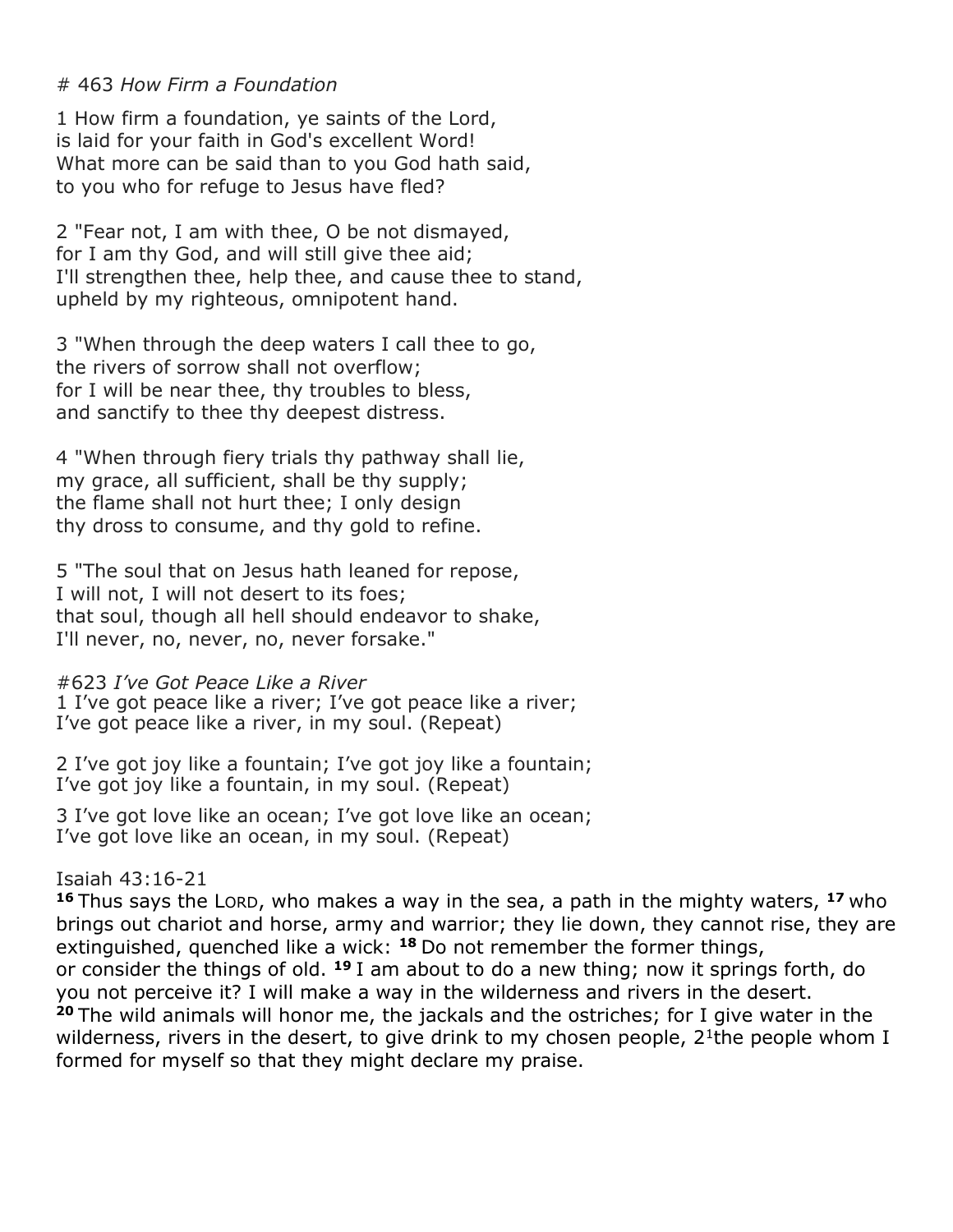#### John 12:1-8

<sup>1</sup>Six days before the Passover Jesus came to Bethany, the home of Lazarus, whom he had raised from the dead. **<sup>2</sup>**There they gave a dinner for him. Martha served, and Lazarus was one of those at the table with him. **<sup>3</sup>**Mary took a pound of costly perfume made of pure nard, anointed Jesus' feet, and wiped them with her hair. The house was filled with the fragrance of the perfume. **<sup>4</sup>**But Judas Iscariot, one of his disciples (the one who was about to betray him), said, **<sup>5</sup>**"Why was this perfume not sold for three hundred denarii and the money given to the poor?" **<sup>6</sup>**(He said this not because he cared about the poor, but because he was a thief; he kept the common purse and used to steal what was put into it.) **<sup>7</sup>**Jesus said, "Leave her alone. She bought it so that she might keep it for the day of my burial. **<sup>8</sup>**You always have the poor with you, but you do not always have me."

*#201 A Prophet-Woman Broke a Jar (All Rights Reserved Reprinted under OneLicense.net A-704922)*

1 A prophet-woman broke a jar, by Love's divine appointing. With rare perfume she filled the room, presiding and anointing. A prophet-woman broke a jar, the sneers of scorn defying. With rare perfume she filled the room, preparing Christ for dying.

2 A faithful woman left a tomb by Love's divine commission. She saw; she heard; she preached the Word, arising from submission. A faithful woman left a tomb, with resurrection gospel. She saw; she heard; she preached the Word, apostle to apostles.

3 Though woman-wisdom, woman-truth, for centuries were hidden, unsung, unwritten, and unheard, derided and forbidden, the Spirit's breath, the Spirit's fire, on free and slave descending, can tumble our dividing walls, our shame and sadness mending.

4 The Spirit knows; the Spirit calls, by Love's divine ordaining, the friends we need, to serve and lead, their powers and gifts unchaining. The Spirit knows; the Spirit calls, from women, men, and children, the friends we need, to serve and lead. Rejoice, and make them welcome!

# Apostles' Creed

**I believe in God, the Father almighty, creator of heaven and earth. I believe in Jesus Christ, God's only Son, our Lord, who was conceived by the Holy Spirit, born of the Virgin Mary, suffered under Pontius Pilate, was crucified, died, and was buried; he descended to the dead. On the third day he rose again; he ascended into heaven, he is seated at the right hand of the Father, and he will come to judge the living and the dead. I believe in the Holy Spirit, the holy catholic Church, the communion of saints, the forgiveness of sins, the resurrection of the body, and the life everlasting. Amen.**

#606 *Praise God from Who All Blessings Flow* (Doxology) Praise God from whom all blessings flow. Praise God all creatures here below Praise God above ye heavenly host. Praise Father, Son, and Holy Ghost. Amen.